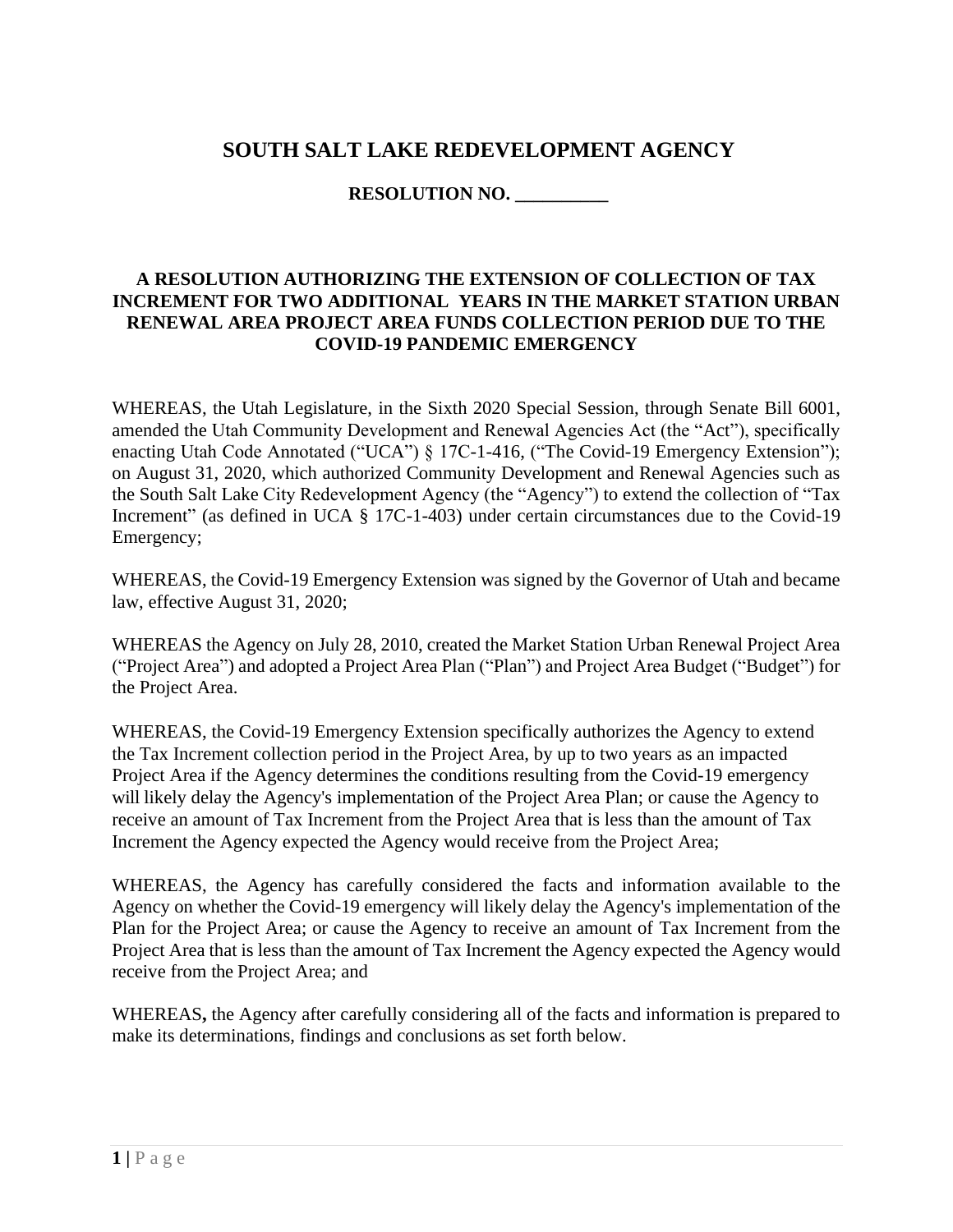### NOW, THEREFORE, BE IT RESOLVED BY THE GOVERNING BOARD OF THE SOUTH SALT LAKE CITY REDEVELOPMENT AGENCY AS FOLLOWS:

1. The Agency Board does hereby find and determine the Project Area is an "impacted project area" as defined in UCA  $\S 17C-1-416(1)(c)$  as the Agency expects to receive Tax Increment from the Project Area; the Project Area is subject to a Project Area funds collection period; the Plan for the Project Area was adopted on July 28, 2010**;** and the Agency has determined the conditions resulting from the Covid-19 Emergency will likely either delay the Agency's implementation of the Project Area Plan or cause the Agency to receive an amount of Tax Increment from the Project Area that is less than the amount of Tax Increment the Agency expected it would receive from the Project Area.

2. Certain findings and determinations in Paragraph 1 above are supported by the following specific facts:

- a. The adopted Project Area Budget supports the determination by the Agency under UCA § 17C-1-416(1)(c)(i) that the Agency expects to receive Tax Increment from the Project Area and the determination by the Agency Board under UCA § 17C-1-  $416(1)(c)(ii)$  that the Project Area is subject to a Project Area funds collection period. The Project Area funds collection period under the adopted budget allows the Agency to collect Tax Increment from the Project Area through the end of 2035
- b. The adopted Project Area Plan supports the determination by the Agency under UCA § 17C-1-416(1)(c)(iii) that the Project Area Plan was adopted on July 28, 2010, which is prior to December 31, 2019.
- 3. The Agency finding and determination that conditions resulting from the Covid -19 Emergency has delayed the Agency's implementation of the Project Area Plan is supported by the Project Area Plan, and developers' inability to implement previously proposed development due to limited development demand for new, large, office and commercial structures as a result of the Covid-19 Emergency.
- 4. The Agency finding and determination that conditions resulting from the Covid-19 Emergency will likely cause the Agency to receive an amount of Tax Increment from the Project Area that is less than the amount of Tax Increment the Agency expected to receive from the Project Area is supported by Project Area Budget, the two year delay of proposed development within the area, and the difficulty in retaining capital necessary to implement large office and commercial projects. These conditions have resulted in a reduction of available Tax Increment that is less than the previously adopted Project Area budget.
- 5. In addition to the reasons set forth above, an extension of the Project Area funds collection period is needed is to assist the Agency in the payment of debt service required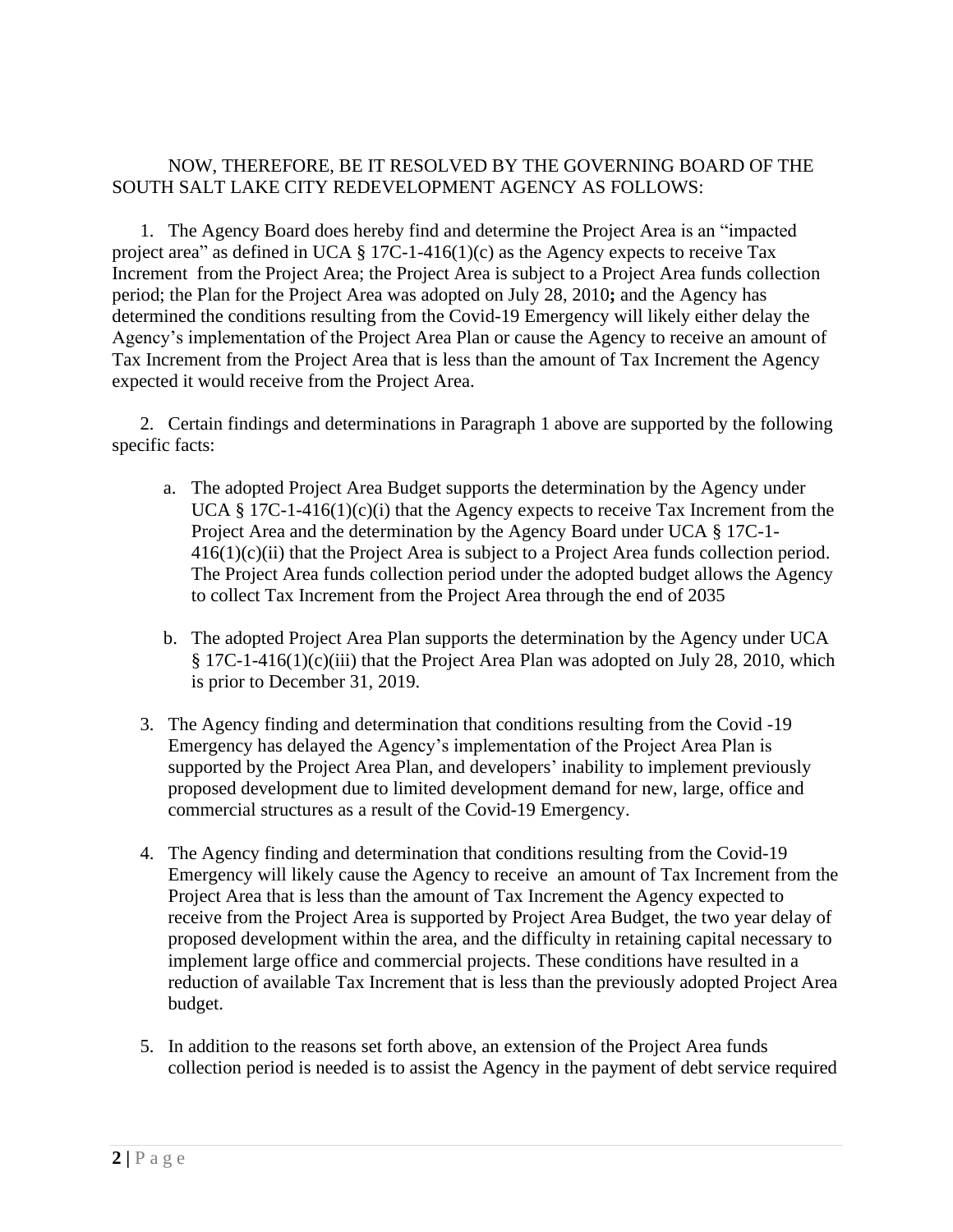on a bond issued to purchase property planned for redevelopment within the Project Area, as specified in the adopted bond documents by the Agency board.

- **6.** The date on which the extension period will end is December 31, 3037.
- 7. Once adopted, Agency staff are hereby authorized and directed to mail or electronically submit a copy of this Resolution to:
	- a. the Utah State Tax Commission;
	- b. the Utah State Board of Education;
	- c. the Utah State Auditor;
	- d. the Salt Lake County Auditor; and
	- e. each taxing entity affected by the Agency's collection of Tax Increment from the Project Area.
- 8. Agency staff are hereby authorized to take all other actions necessary to carry out the purposes of this Resolution.
- 9 This Resolution shall be effective upon adoption.

**PASSED AND ADOPTED** by the governing board of the South Salt Lake City Redevelopment Agency this 8th day of December 2021.

Cherie Wood, Executive Director

**Attest:**

Craig Burton Secretary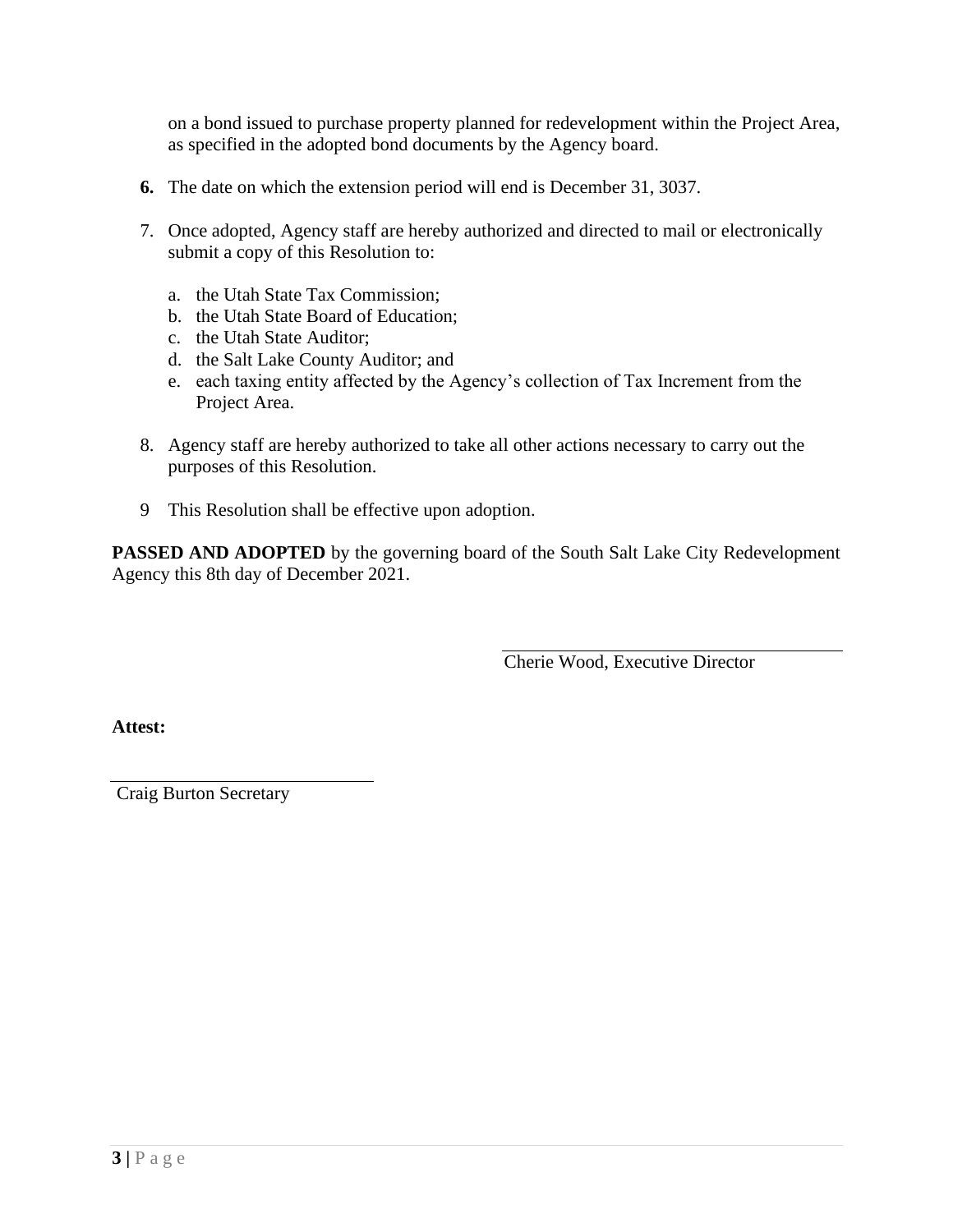# **EXHIBIT A**

*Project Area Budget*